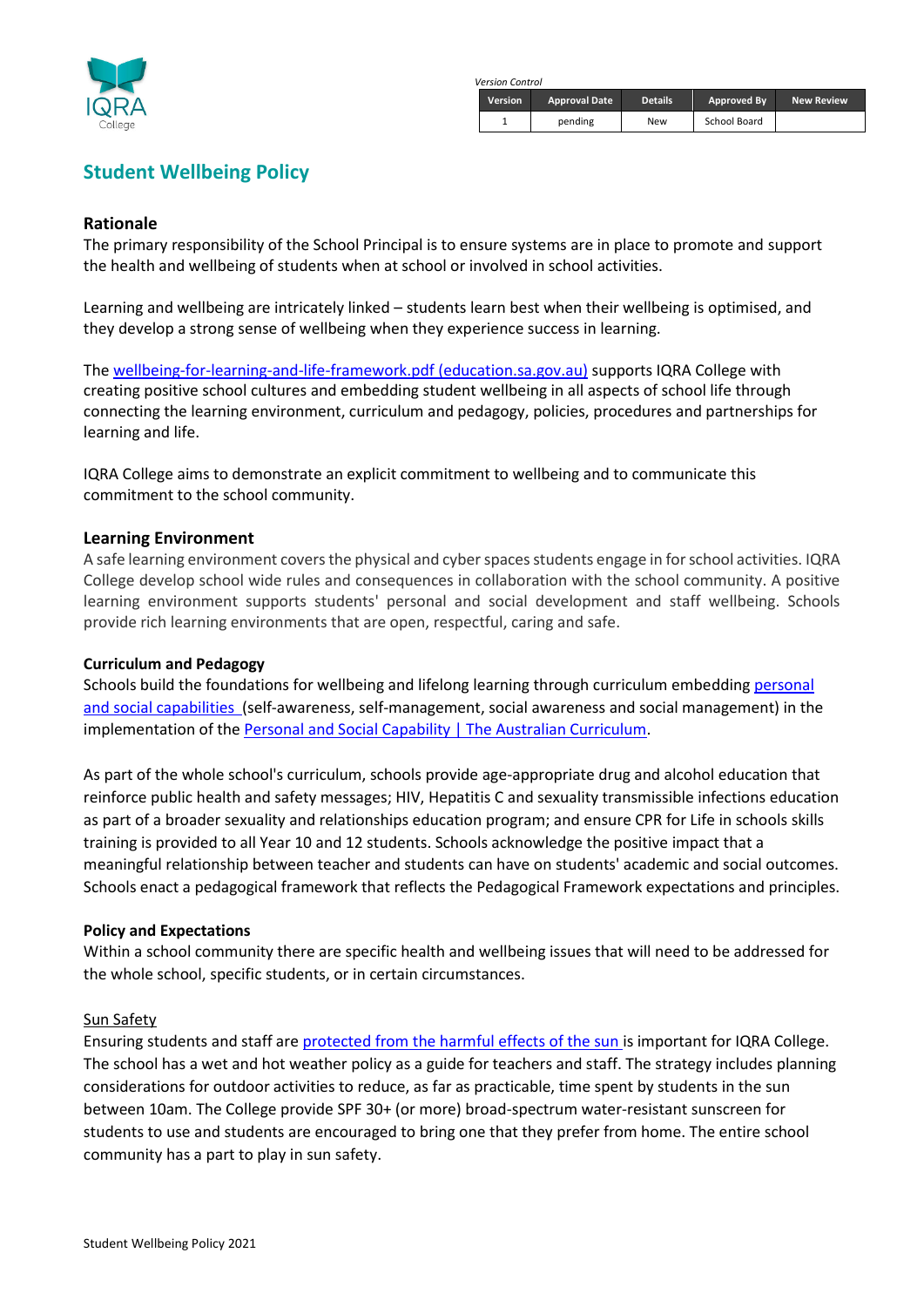

Unless the Principal or Deputy Principal determines that the school must temporarily close due to a disaster or emergency situation, the College remains open and students are not sent home during periods of excessive heat or heatwave conditions.

If the ambient temperature is between 31 and 35 degrees Celsius and the relative humidity is over 50%, planned vigorous, sustained physical activity should be limited in intensity or duration to less than 60 minutes per session. If the ambient temperature is over 36 degrees Celsius and the relative humidity is over 30%, planned vigorous, sustained physical activity should be postponed to a cooler part of the day or even cancelled.

# Drug Education and Intervention

IQRA College implement [drug education and intervention measures](https://www.sa.gov.au/topics/education-and-learning/health-and-wellbeing/drugs-and-alcohol) for students involved in drug-related incidents at school or during school activities.

IQRA College manages illicit drug-related incidents in line with the College Student Code of Conduct within the Positive Behaviour Framework to protect the health and safety of the student/s involved, other students, school staff and the wider community.

IQRA College manages illicit drug-related incidents in line with the College Student Code of Conduct within the Positive Behaviour Framework to protect the health and safety of the student/s involved, other students, school staff and the wider community.

Physical Activity in School

Schools provide opportunities for students to participate in structured and unstructured [physical](https://www.sahealth.sa.gov.au/wps/wcm/connect/public+content/sa+health+internet/healthy+living/healthy+communities/schools/schools)  [activity](https://www.sahealth.sa.gov.au/wps/wcm/connect/public+content/sa+health+internet/healthy+living/healthy+communities/schools/schools) during school time to support health and wellbeing.

# Road safety

IQRA College implement a cooperative approach regarding [road safety](https://www.police.sa.gov.au/services-and-events/community-programs/road-safety-education#:~:text=The%20SA%20Police%20Road%20Safety%20Centre%20is%20a,Journeys%20banner%2C%20to%3A%20schools%2C%20students%2C%20teachers%20and%20parents) initiatives in and around the College that promotes safe road user behaviour, reinforces the road safety messages, and as much as possible protects students against risk of injury or harm associated with road use.

IQRA College record road safety incidences that occur in the immediate vicinity of the school in the school system to enable monitoring and tracking of issues.

IQRA College work in partnership with the school community to enable safe and responsible travel of students travelling to and from school and through communication with parents and scheduled traffic supervision during school peak hours.

# **Health Conditions and Medications**

# Health support needs

IQRA College ensure students with [health support needs,](https://www.sa.gov.au/topics/education-and-learning/disability-and-special-needs/non-attendance-illness-or-injury#:~:text=%20Support%20for%20students%20with%20complex%20health%20needs,of%20absence%2C%20provide%20the%20school%20with...%20More%20) including those requiring specialised health procedures, have access to a reasonable standard of support whilst attending school or school-based activities. This means that appropriate health plans are developed and followed, that staff are aware of the individual student's health support needs and that staff have been trained to support the student.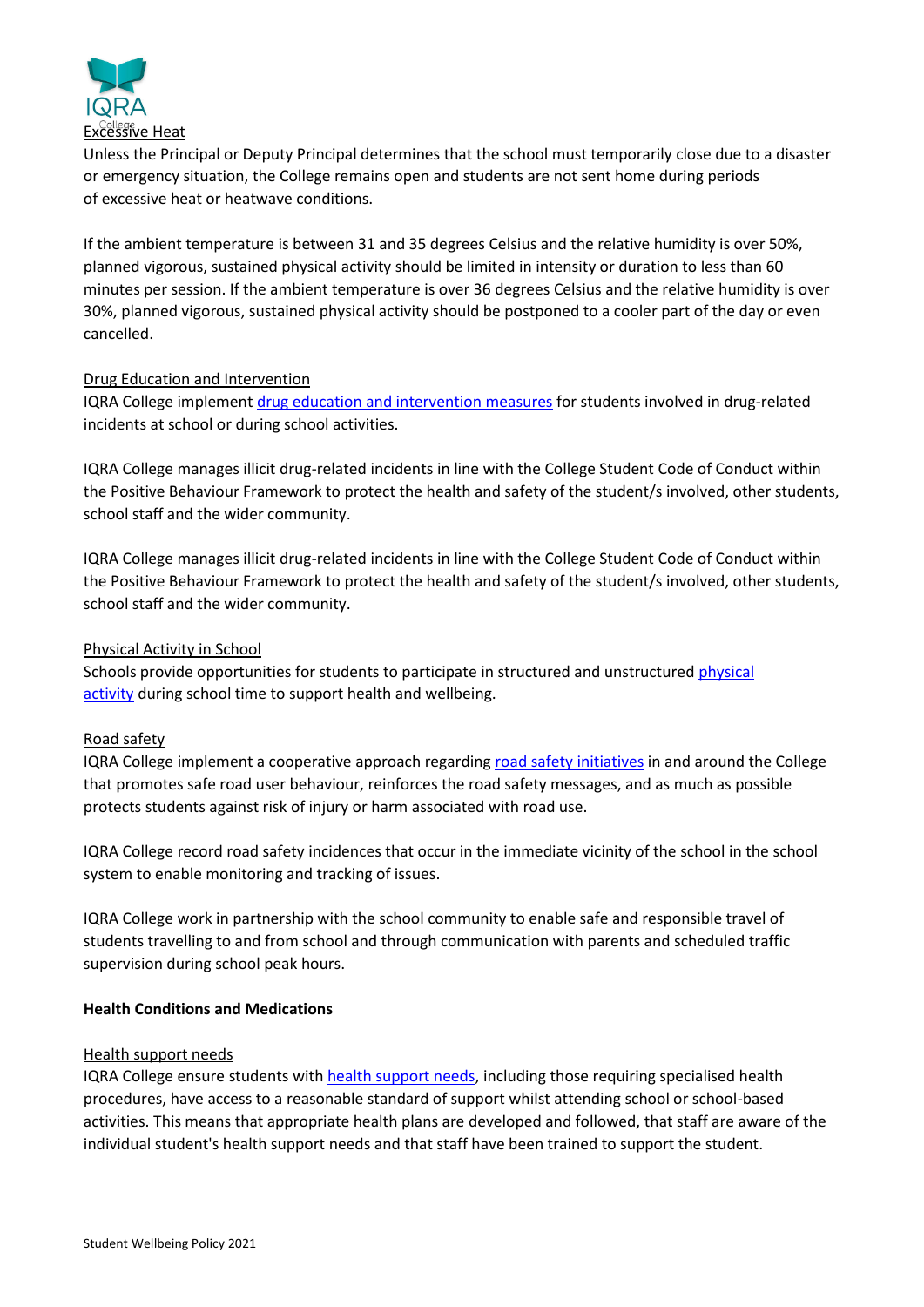

IQRA College require medical authorisation from the student's prescribing health practitioner and written instructions from the parent to administer any medication to students (both prescription and nonprescription).

For students with a long-term health condition requiring medication, parents need to provide the school with a request to administer medication at school.

IQRA College maintains a minimum of one adrenaline auto-injector and asthma reliever/puffer, stored in the school or campus first aid kit to provide emergency first aid medication if required.

## Contagious conditions

In the event that a child at IQRA College is found to have a [contagious condition](https://www.sahealth.sa.gov.au/wps/wcm/connect/public+content/sa+health+internet/conditions/infectious+diseases/exclusion+from+childcare+preschool+school+and+work) or is suspected of having one, schools take action in accordance with the [Public Health SA](https://www.sahealth.sa.gov.au/wps/wcm/connect/public+content/sa+health+internet/public+health/public+health) and comply with directions from the Public Health Medical Officer (PHMO) at the Public Health Unit.

## Mental health

IQRA College implement early intervention measures and treatments for students where there is reasonable suspicion that a student has a [mental health difficulty](https://www.sa.gov.au/topics/education-and-learning/health-and-wellbeing/mental-health-and-education-children-up-to-18) . This includes facilitating the development, implementation and periodic review of a Student Plan.

## **Suicide**

## Suicide prevention

School staff who notice suicide warning signs in a student should seek help immediately from the Wellbeing Coordinator, Chaplain, Counsellor or School Leadership Team.

When dealing with a suicidal or mental health crisis, IQRA College will call 000 when there is an imminent threat to the safety of student in the first instance, and where necessary provide first aid. In all other situations, IQRA College follow suicide intervention and prevention advice by ensuring:

- the student is not left alone
- their safety and the safety of other students and staff is maintained
- students receive appropriate support immediately
- parents are advised
- all actions are documented and reported.

#### Suicide postvention

In the case of a suicide of a student that has not occurred on school grounds, schools enact a postvention response, by communicating with the family of the student and ensuring immediate support is provided to students and staff who may be affected.

Where a suicide has occurred on school grounds or at a school event, IQRA College immediately enact the School Emergency Management Plan and communicate with the family of the student and ensure immediate support is provided to student and staff who may be affected.